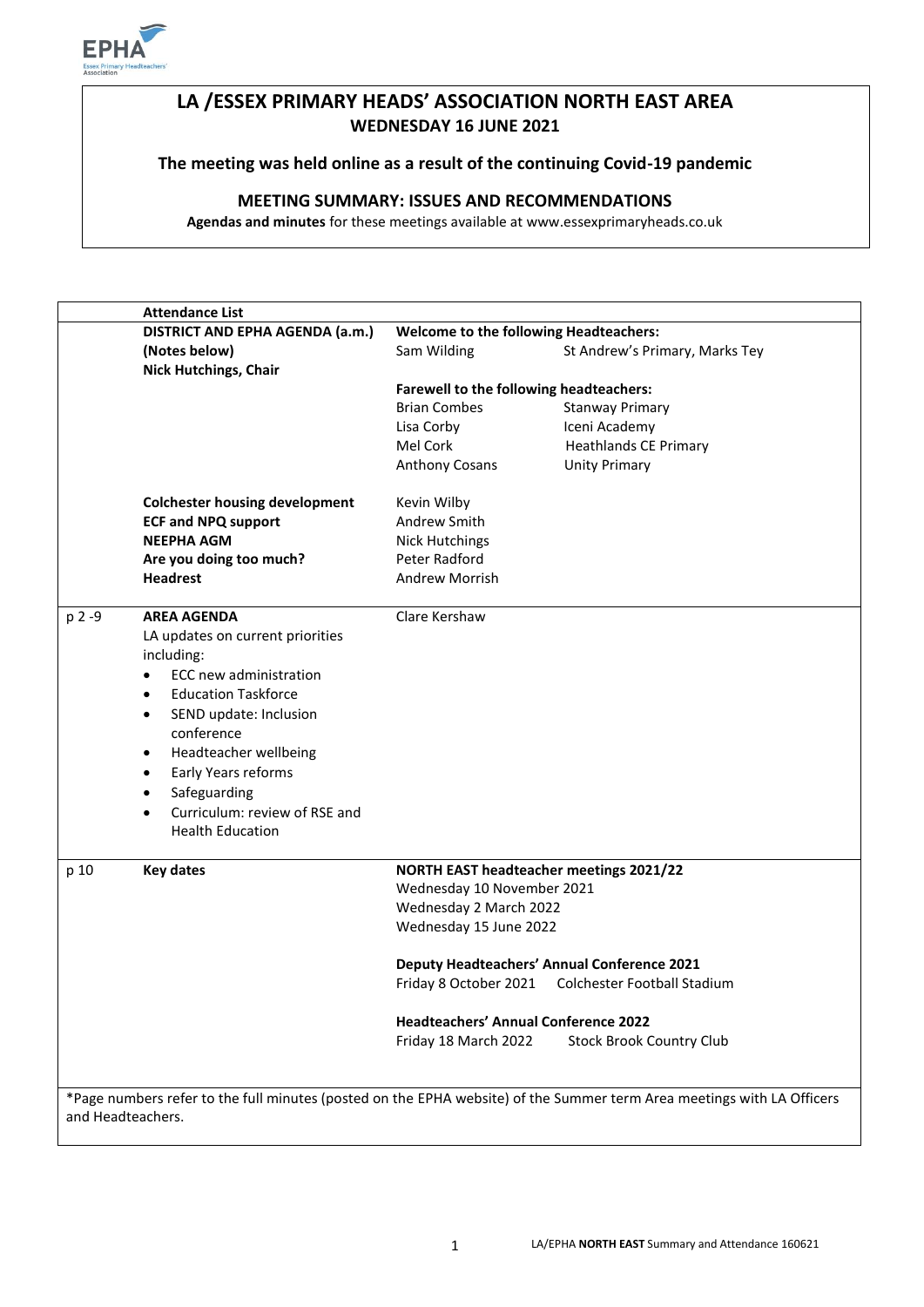

# **LA /ESSEX PRIMARY HEADS' ASSOCIATION NORTH EAST AREA DISTRICT AND AREA MEETING WEDNESDAY 16 JUNE 2021 ATTENDANCE**

#### **Present**

Rachel Anderson Harwich Primary and Nursery Marie Kelly St Teresa's Catholic Primary Sue Bardetti **Holland Haven Primary David Larner** Dedham CE Primary Liz Bartholomew The Mayflower Primary Susan Locke Susan Locke Milldene Primary Natasha Bennett Two Village CE Primary **Andrew MacDonald** Langham Primary Suzie Bliss **Walton-on-the-Naze Primary** Ian MacDonald Elmstead Primary Polly Bradford Gosbecks Primary **Rebecca McCutcheon** Monkwick Juniors Gavin Bradley **White Hall Academy** Carl Messer St George's New Town Juniors Toby Bull The Bishop William Ward CE Primary | Mark Millbourne Prettygate Infant and Juniors Gail Burns St Michael's Primary & Nursery Rate Moore Birch CE Primary Tracey Caffull Great Bentley Primary/Frinton | Martin Moriarty Tiptree St Luke's Primary Alex Candler Lexden Primary Samantha Moseley All Saints CE Primary, Dovercourt Brian Combes Stanway Primary Stanway Primary Superson Stanway Musum Lames Newell Wix and Wrabness Primary Mel Cork **Heathlands CE Primary** Julie O'Mara Chase Lane Primary Ruth Cornell Kings Ford Infants & Nursery Nicky Patrick Spring Meadow Primary Sarah Crookes Cann Hall Primary Donna Parker Ardleigh St Mary's Primary Cherry Curle Engaines Primary Engative Richard Potter Home Farm Primary<br>
Paula Derwin Hazelmere Juniors Electronic Clare Sampson Roach Vale Primary Paula Derwin Hazelmere Juniors Clare Sampson Roach Vale Primary Sarah Dukelow Alresford Primary Leesa Sharpe Broomgrove Juniors Abbie Fairbairn Lawford CE Primary Nikki Sirett Alton Park Juniors Diane Fawcett St Andrew's CE Primary, Weeley Susan Shipp Friars Grove Primary Belynda Fellows St James CE Primary **Darren Smith Brinkley Grove Primary** Darren Smith Donna Gaffney Layer-de-la-Haye Primary Sarah Stevenson Langenhoe Primary Alan Garnett North Primary & Nursery Steven Turnbull Hazelmere Infants and Nursery Debbie Griggs Myland Primary Craig Twin St John's CE Primary Jackie Halliday Messing School **Messing School** Tania Wright Mersea Island School Claire Holmes Monkwick Infants & Nursery Michelle Wright Montgomery Juniors Nick Hutchings N East Chair/ Hamilton Primary Julie Ingram Chappel CE Primary/Fordham All Saints **In Attendance** Ellie Jaggs Boxted St Peter's CE Primary Pam Langmead EPHA Professional Officer Karen Jones Great Clacton CE Juniors Sam King Tiptree Heath Primary

Becky Keitch St George's CE Primary, Gt Bromley Lucy Turner St James' CE Primary

Clare Kershaw Director of Education Ros McMullen Headrest Philippa Holliday Assistant Director, North East Stephen Chynoweth EY and Education Manager, N East Kerry McGrory SE Partner (North East) **Apologies** Kevin Wilby Schools Organisation Officer N East Ros Somerville Inclusion Manager N East

**LA Officers Peter Radford** Beyond This

Louise Johnson Wickford CE School

Carole Farrer SE Partner (North East) Bridget Harris St Thomas More's Catholic Primary

Note: If your attendance or apologies have not been noted please contact the EPHA Professional Officer at [pam@langmead.me.uk](mailto:pam@langmead.me.uk) for amendment.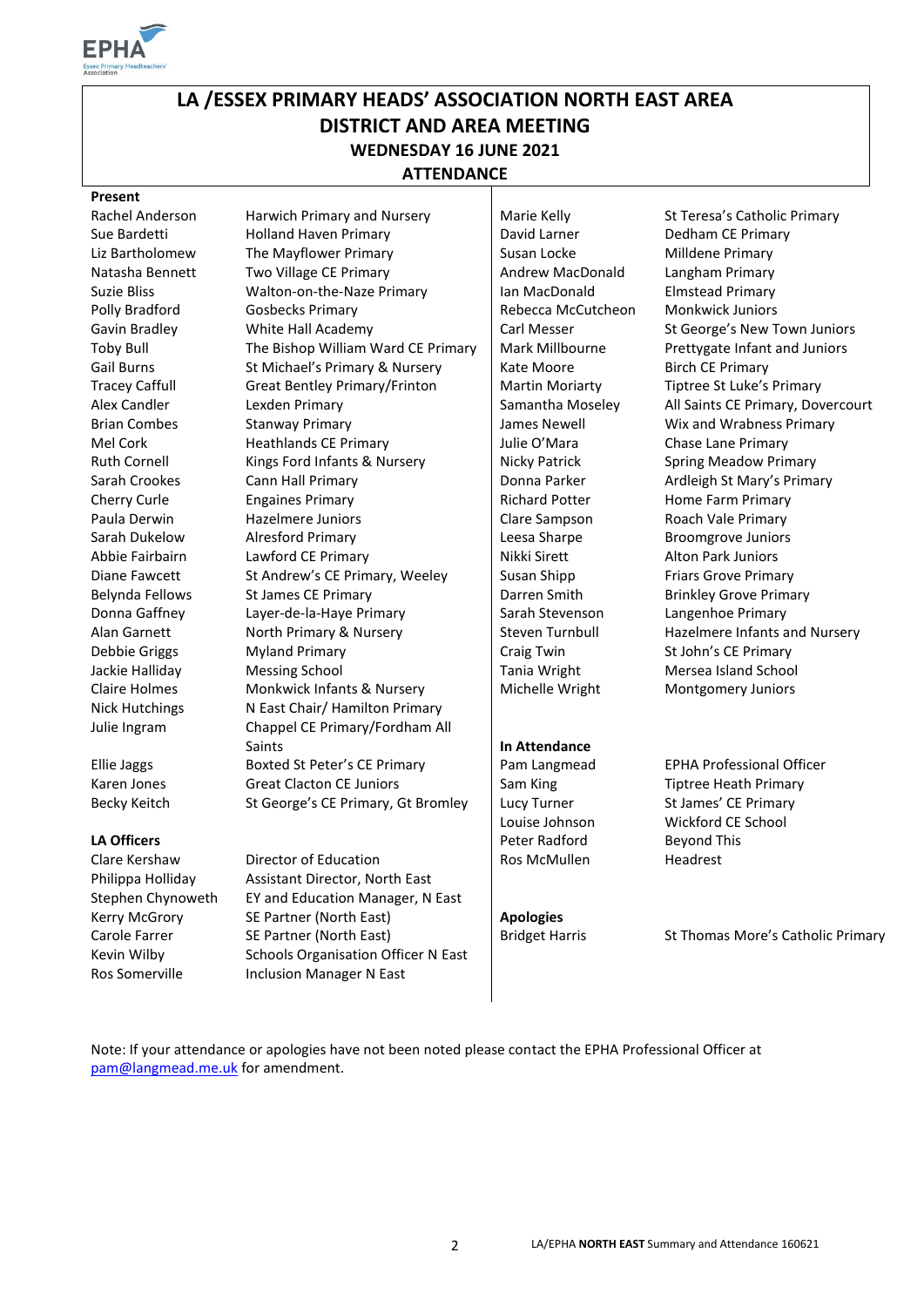

# **NORTH EAST EPHA AREA MEETING MINUTES 16 JUNE 2021**

### **1. WELCOME**

The meeting was held online as a result of the continuing Coronavirus pandemic. Nick Hutchings, the North East Area Chair welcomed headteachers to the meeting.

**Welcome to the following Headteachers:** Sam Wilding St Andrew's Primary, Marks Tey

### **Farewell to the following headteachers:**

| <b>Brian Combes</b>   | Stanway Primary                                |
|-----------------------|------------------------------------------------|
| Lisa Corby            | Iceni Academy                                  |
| Mel Cork              | Heathlands CE Primary (was Acting headteacher) |
| <b>Anthony Cosans</b> | Unity Primary                                  |

Nick noted that Brian Combes is retiring after 19 years in headship, in a number of roles, and will be a huge loss to Essex schools, children and their families. Brian said that headship is a job he still enjoys and is a privilege on many levels, working with amazing colleagues over the years.

If you are leaving please make use of the EPHA new heads' checklist, and complete it for your successor. This is available on the EPHA website at <https://essexprimaryheads.co.uk/info-and-documents/good-practice/>

### **2. COLCHESTER HOUSING DEVELOPMENT**

Kevin Wilby attended the meeting to inform heads about Tendring Colchester Borders Garden **Community** 

#### tcbgardencommunity.co.uk

A new community of up to 9,000 new homes and employment opportunities was given the go-ahead last year. The Garden Community will be located between Colchester and Elmstead Market, on the north side of the A133. The whole development might take 20 or 30 years, but plan is to start new housing in 2025 and to have built 1,775 new dwellings by 2031.

The Garden Community is a planned new community which will be sustainable and attractive place to live, work and visit. The principle is that it is infrastructure-led. All essential facilities and services – like schools, health services, roads and transport systems, and jobs – will all be available as the new community grows. (The project is looking to develop a Rapid Transit System, potentially a trackless tram in the future…)

The School Organisation Team is working to make sure schools are available for the new community when needed (not afterwards…). Eventually there could be 6 or 7 primary schools and possibly 2 secondary schools.

Policies are being developed to ensure that the design and infrastructure for the Garden Community will incorporate the highest standards of innovation in energy efficiency and technology to reduce the impact of climate change, ensure water efficiency, and implement sustainable waste / recycling management facilities. Schools will be designed like this too.

Planning people are still working on the Development Plan Document which will set out how the community should be built. For example:

- latest innovations in housing designs as well as exploring how renewable energy can be captured and reused;
- new areas of publicly accessible open space for everyone to enjoy, and specially managed areas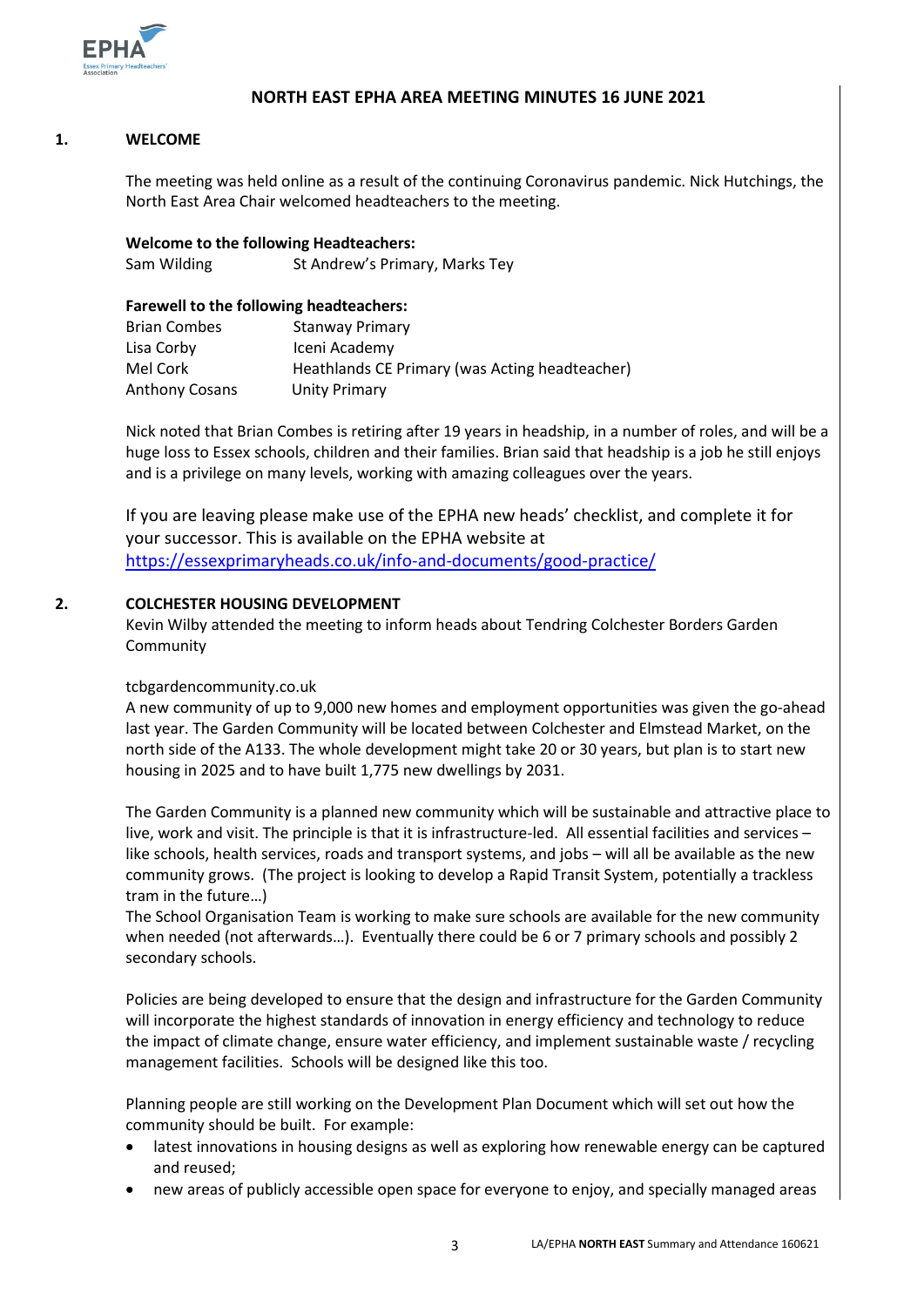

of natural space to support wildlife;

- improve the environment, reduce carbon emissions and improve local biodiversity;
- transforming large areas of agricultural land into 're-wilded' woodland and other natural habitats

There is still a chance for the public to get involved. Kevin explained that the draft Development Plan Document will not be submitted until the end of 2022 / early 2023.

A lot of young people in schools now may well live or work in the community in the future and it will be beneficial and exciting to be part of the thinking behind it; they will see it growing as they grow. There are also lots of opportunities for learning.

Engagement website [talk.tcbgardencommunity.co.uk](https://talk.tcbgardencommunity.co.uk/)

Two population facts

Office for National Statistics – most recent peak in births was in 2012, since then 12.2% decrease. (2019)

This is for England and Wales. Same pattern in Essex and in North East Essex. All things equal, smaller cohorts of children are coming into reception over time. Some schools may already have noticed this. No information on births in 2020 until July 2021 (effect of pandemic?).

Decrease in births might be offset by new housing and people moving into the area. Forecasts based on the assumption that there will be approx. 17,000 new dwellings built in NE Essex over the next 10 years. 9,500 in Colchester Borough and 7,500 in Tendring District. (1,775 in the garden community).

Kevin concluded that we don't know how the pandemic and Brexit will affect births and rate of new housing in the future. (A fabulous time to be predicting pupil numbers!)

# **3. DELIVERY OF THE EARLY CAREER FRAMEWORK PROGRAMME AND NPQs**

Andrew Smith, headteacher at Lyons Hall Primary, attended the meeting to inform heads about alternative support available for the Early Career Framework and NPQs.

In addition to Teaching School Hubs, other organisations can deliver the Early Career Framework and reformed NPQs. In Essex, the Professional Learning Network/Lyons Hall School has chosen to deliver both the ECF programme and the suite of NPQ programmes to give schools more of a choice of provision.

PLN/LH has a long, proven track-record of delivery on these priorities across Essex and its borders, having delivered NPQs for the last 18 years, the Accelerate programme (a precursor to the ECF) and currently delivering the early roll out of the ECF programme.

#### **Early Career Framework**

PLN is a Delivery partner for Ambition Institute providing the DfE funded Full-Induction Programme at no cost to your school. The two-year programme is delivered by a team of facilitators who are experienced practising teachers. It includes:

- Training for Early Career teachers (ECTs) and mentors
- Materials can be adapted to respond to the context of our schools.
- Mainly online content and video conferencing

PLN has chosen Ambition as their programme is completely flexible. If school has a different priority one week (e.g. parents evening, assessment) or if the Early Career Teacher or mentor is absent, they miss that week and start again the next week - they don't have to 'catch up' with the missed week.

The Department for Education is funding all training, at no cost to schools.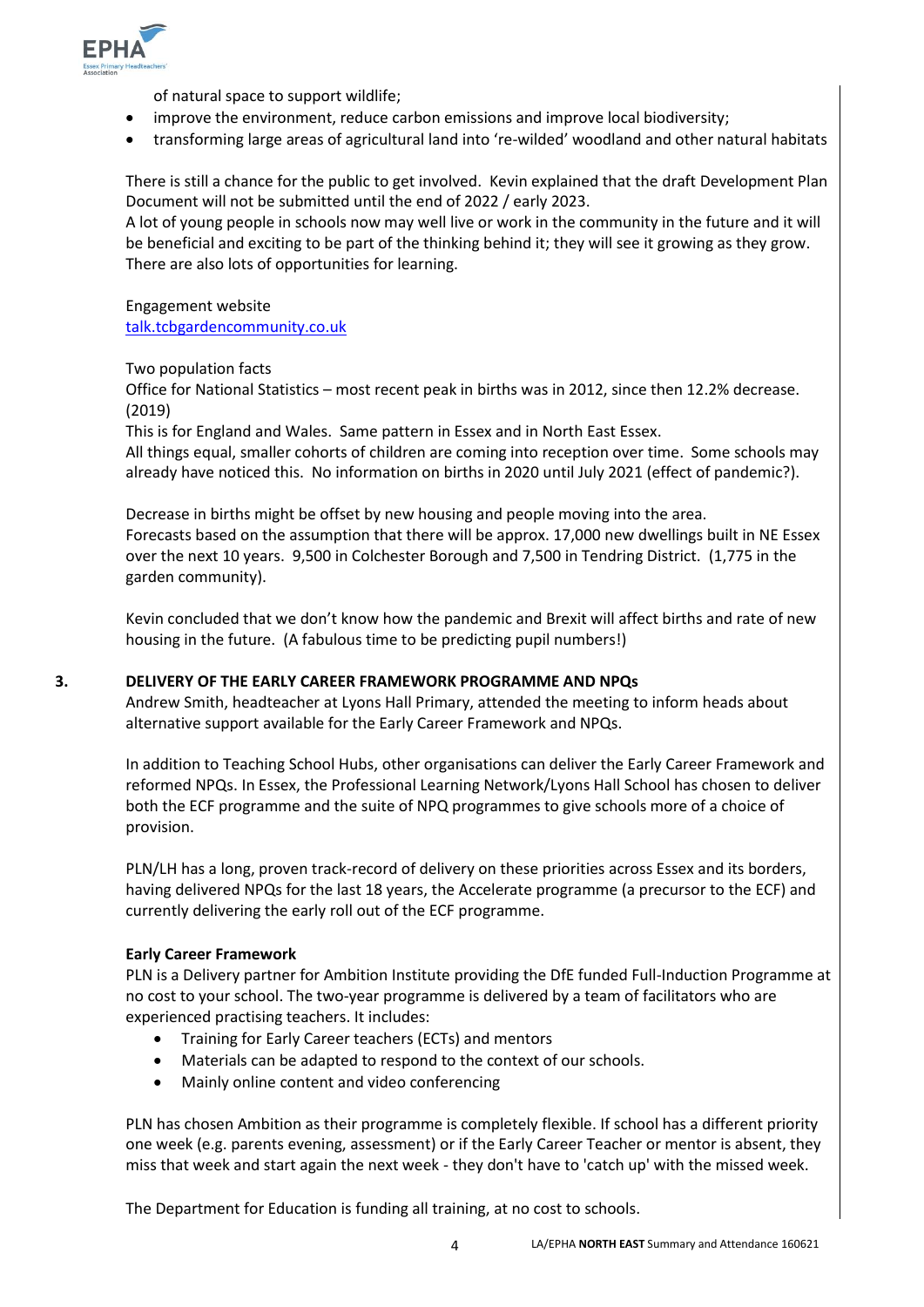

All state funded schools offering statutory induction will receive additional funding to deliver the Early Career Framework reforms.

The funding will cover:

- 5% off timetable in the second year of induction for all early career teachers to undertake induction activities including training and mentoring - **£1200**
- Funding for mentors to spend with early career teachers in the second year of induction this is based on 20 hours of mentoring across the academic year - **£900**

For those on the Full Induction Programme, there will be a payment to schools for the time that mentors of ECTs spend on DfE mentor training (ie training from a funded programme provider) which will consist of 36 hours of backfill time over two years per mentor.

| Mentor's Unit Cost (years 1 & 2)<br>Time off timetable for training | <b>England</b><br>(excluding the<br>London Area) | <b>Inner</b><br>London<br>Area | <b>Outer</b><br>London<br>Area | <b>Fringe</b><br>Area |
|---------------------------------------------------------------------|--------------------------------------------------|--------------------------------|--------------------------------|-----------------------|
| 36h cost (2 years of training)                                      | £1576.10                                         | £1929.24                       | £1737.14                       | £1623.24              |

Funding for training and support in year 1 is funded directly to schools as now through the National Funding Formula.

### **Reformed NPQs:**

PLN/LH will continue to deliver the whole suite of reformed NPQs across all phases and settings. Working in partnership with Teach First, alongside Surrey Teaching Schools Network with whom we have a long standing relationship.

Some NPQs will be funded and for some schools in more difficult circumstances there will be full scholarship funding – the DfE has not released this information yet.

#### **3. NORTH EAST EPHA ANNUAL GENERAL MEETING**

## **a) CHAIR'S REPORT**

Nick Hutchings, Chair of North East EPHA, gave the following report.

I'd like to start this year's report with a moment of reflection to remember our beloved colleague and friend, Suzy Ryan, who died this year. She was an absolute star and she will be deeply missed by us all. I would also like to spare a thought for her devoted husband and ex-Essex head David Milligan.

Before I get started on my review of the year I would also like to thank Pam for being everything to everyone. She has been working for EPHA for more years than anyone can remember and she is the rock that we all rely on. When you need to check a piece of information, have a shoulder to cry on, have a joke or have a moan, she is there at the end of the phone, email or a zoom call. Without her EPHA would just not work. You are brilliant Pam. You continue to work for the betterment of education and Headteacher well-being. I am sure my colleagues will join me in sending you a round of applause and many congratulations via email and text message - some might even switch a camera on and un mute to whoop and cheer!!!!

#### **Review of the year**

Last year I spoke to you all about the challenges we had all faced from Lockdown 1.0. How we had all coped and closed schools within 2 days. I hoped that it would never happen again! I talked about how we had been thinking about the new Ofsted inspections the previous October and how that had gone out of the window fairly quickly. I then talked about a possible second peak. Who knew that we would have a small respite over the summer holiday, before Lockdown 2.0. The Autumn Term tumbled out of control within weeks. We had schools closing bubbles multiple times, we had a hybrid approach to learning online and in school, we had staff isolating and then coming back, we

NB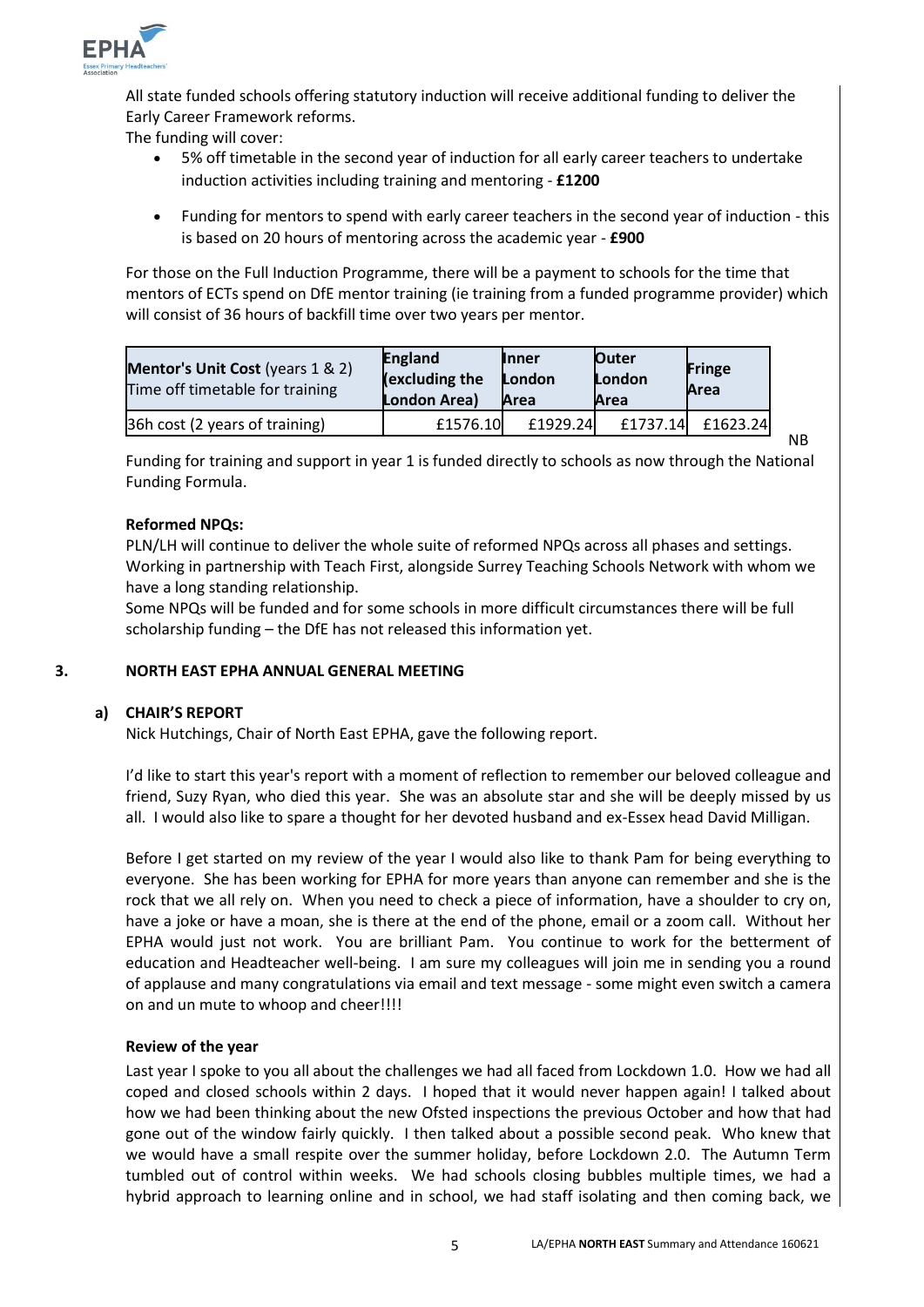

had Ofsted virtual visits and we were trying our best with the ever changing guidelines being issued by the government. Managing schools through an increasing R-Value and viral load became almost impossible. This was then followed by the new tier system, which didn't allow for parity across the county. We had the ridiculous notion that you might live or work in an area where restrictions meant a school couldn't open, but 100m down the road, it was possible.

After one of the weirdest Christmas's possible we were preparing to open schools again, until a brave decision was made by our Director of Education to close the schools that were still open. I don't think I will ever forget having taken a call over Sunday lunch the day before schools were to open, and then having to work out how to close my school within 18 hours and gather the information on who our key worker families were before reopening on the Tuesday, only to find out on the Monday night we were in to Lockdown 3!!!

Since then the pressure has just continued to rise. We are now all masters of the LFT, we know what a PCR is and now understand which is more important - or not!!! We collate results twice a week in our own time and still aren't allowed time off as we are checking for positive COVID results within our parent community over the weekends via email. We have managed a million updates to our risk assessments, dealt with shielding and then not shielding staff. We have written individual risk assessments, upped the amount of online learning being offered and managed the transition between online and in person learning. Some of us have become YouTube stars in our own right and we have ensured all our policies and procedures are up to date. We have taken a massive load of safeguarding cases and been asked to make instant, and often life changing decisions for our communities. We have ensured we have kept in touch with children who may not even be in the same time zone. We have been a pillar of strength for our staff and community and at no point have we been able to make a mistake or show fatigue. We have been a front line service of unsung heroes.

Without your leadership and the commitment of your staff, our NHS workers and other Key Workers would not have been able to save lives or keep the country going. We have been the only places in the UK where it has been legally possible to have more than 30 people gathering since the start of COVID. We have been expected to put ourselves at risk and we have done this because of the commitment we have to the children and families we work with. It is appalling that the government has now rewarded school staff with a pay freeze to thank them for their role in ensuring the country continued to function.

As restrictions ease we are now faced with further impossible decisions. Should we be booking the residential trip, should we have a sports day or Year 6 leavers party? Decisions on these events alone are enough to make quiver when you think of the risks associated with them. In addition to this we now have the teams of people that have been able to work from home wanting to poke about in schools again as life is 'getting back to normal'.

Well I say that it isn't!

The last 18 months have been brutal for Heads. We have used every last ounce of energy to keep every plate spinning and we are all overflowing with stress. The mere mention of Ofsted is making us feel sick. We need time to recover, before someone starts looking at why we haven't had a chance to do a learning walk, a lesson visit, a deep dive. There needs to be recognition by the Local Authority that just because the restrictions are being lifted, it doesn't mean that schools and Heads are now ready for business as usual. We need the LA to support us on this. What I can tell you is that EPHA will make this very very clear to every agency that wants to visit a school and poke around.

#### **What is to come?**

This year I have absolutely no idea! I couldn't have been more wrong last year and therefore I'm not going to even bother this year.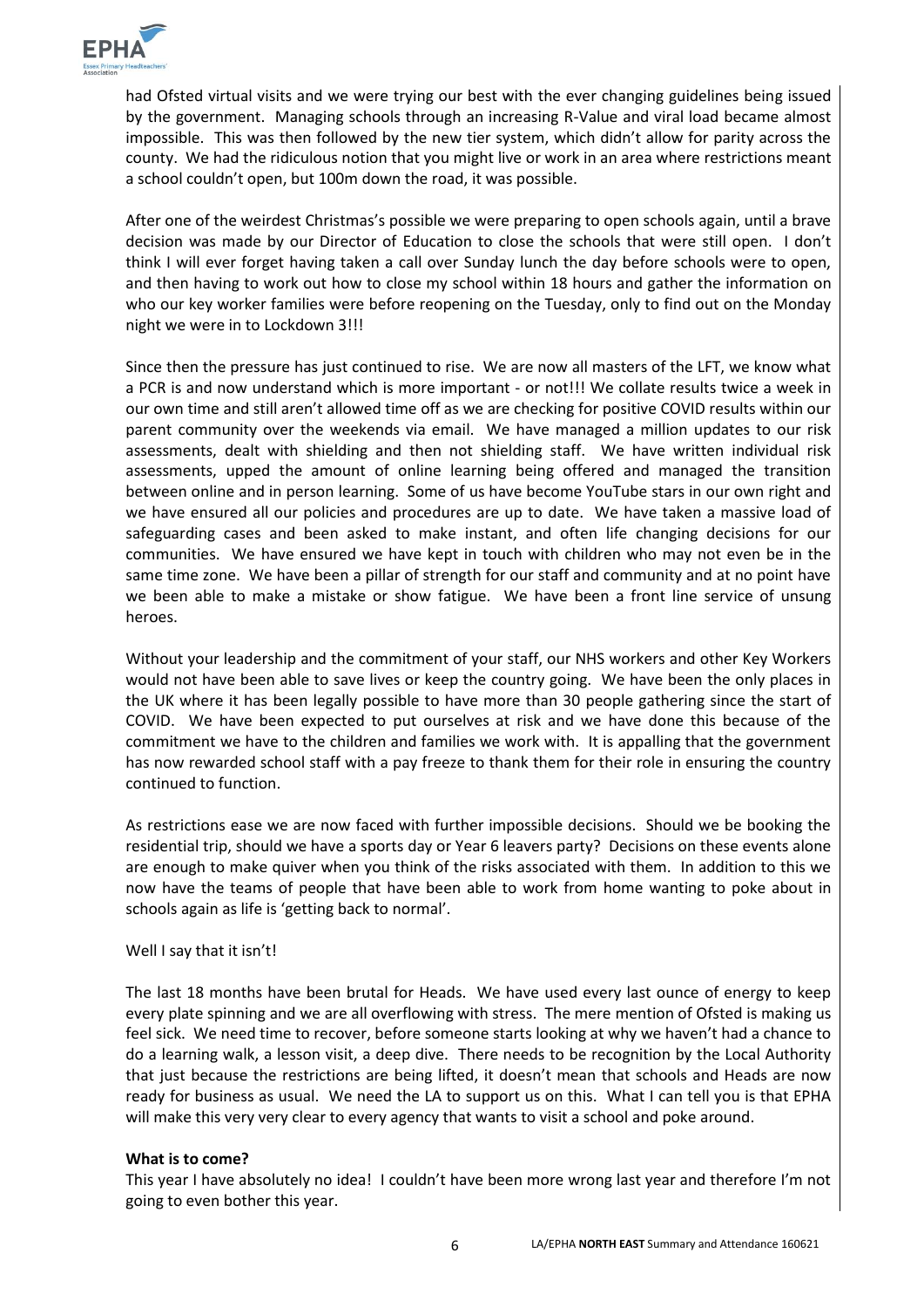

I am immensely proud to Chair this group of Heads. You are brilliant at your jobs. You are all still standing (just about)! I'm sure some of you are hiding how you actually feel and this is where I get serious. You must talk to colleagues. This is the only way we can survive what we have been through. Be honest, have a cry. It is ok not to be ok.

I sit here in my office and I applaud every single one of you for being you, for still running your schools, for making a difference to the lives of your community and staff.

We are all the Essex Primary Headteachers Association. We are all caring, compassionate and bloody brilliant at our jobs. Enjoy the summer when it comes and switch off and rest!!!!!!!!!

# **b) ELECTION OF OFFICERS AND LOCAL DELIVERY GROUP REPRESENTATIVES**

| <b>Chair</b>            | Nick Hutchings (Hamilton Primary)                            |
|-------------------------|--------------------------------------------------------------|
| <b>Vice-Chair</b>       | Richard Potter (Home Farm Primary)                           |
| <b>Treasurer</b>        | Bridget Harris (St Thomas More's Catholic Primary)           |
| <b>Colchester West</b>  | Nick Hutchings (Hamilton Primary)                            |
| <b>Colchester East</b>  | Paula Derwin (Hazelmere Infants)                             |
| <b>Colchester South</b> | Ceri Daniels (Holy Trinity Primary, Eight Ash Green)         |
| <b>Tendring Mid</b>     | Ian MacDonald (Elmstead Primary)                             |
| <b>Tendring North</b>   | Donna Parker (Ardleigh St Mary's CE Primary)                 |
| <b>Tendring South</b>   | Sue Bardetti (Holland Haven Primary                          |
|                         | Harwich & Dovercourt Liz Bartholomew (The Mayflower Primary) |

The officers and Local Delivery Group representatives were thanked for the hard work that they do on behalf of headteachers in the North East Area and for agreeing to continue in their roles or taking on new positions.

**c) The Summer term EPHA newsletter**, including dates for the 2021/22 school year, was circulated to headteachers in advance of the meeting -these can also be found on the EPHA website [www.essexprimaryheads.co.uk.](http://www.essexprimaryheads.co.uk/)

#### **d) EPHA Annual Subscription**

Funding for EPHA will be continue to be top-sliced from the Delegated Schools Grant. Area meetings will continue to be "free" to all primary headteachers, as will the website, headteacher briefings and advice and support from the Professional Officer.

[https://essexprimaryheads.co.uk/files/what-headteachers-get-in-return-for-their-epha-contribution-](https://essexprimaryheads.co.uk/files/what-headteachers-get-in-return-for-their-epha-contribution-2020-21.pdf)[2020-21.pdf](https://essexprimaryheads.co.uk/files/what-headteachers-get-in-return-for-their-epha-contribution-2020-21.pdf)

### **e) EPHA County Annual General Meeting**

The EPHA county AGM will be held on Thursday 30<sup>th</sup> September at the Lion Inn, Boreham.

#### **f) Conferences**

Headteachers were reminded that the Deputy Headteachers' conference will be held on Friday 8 October 2021, back in person at the Colchester Football Stadium (key note speakers Mick Waters and Mary Myatt) and next year's annual Headteachers' conference will be held on Friday 18 March 2022 at Stock Brook Country Club.

The programme and booking form for the Deputy Conference will be emailed to schools at the end of June.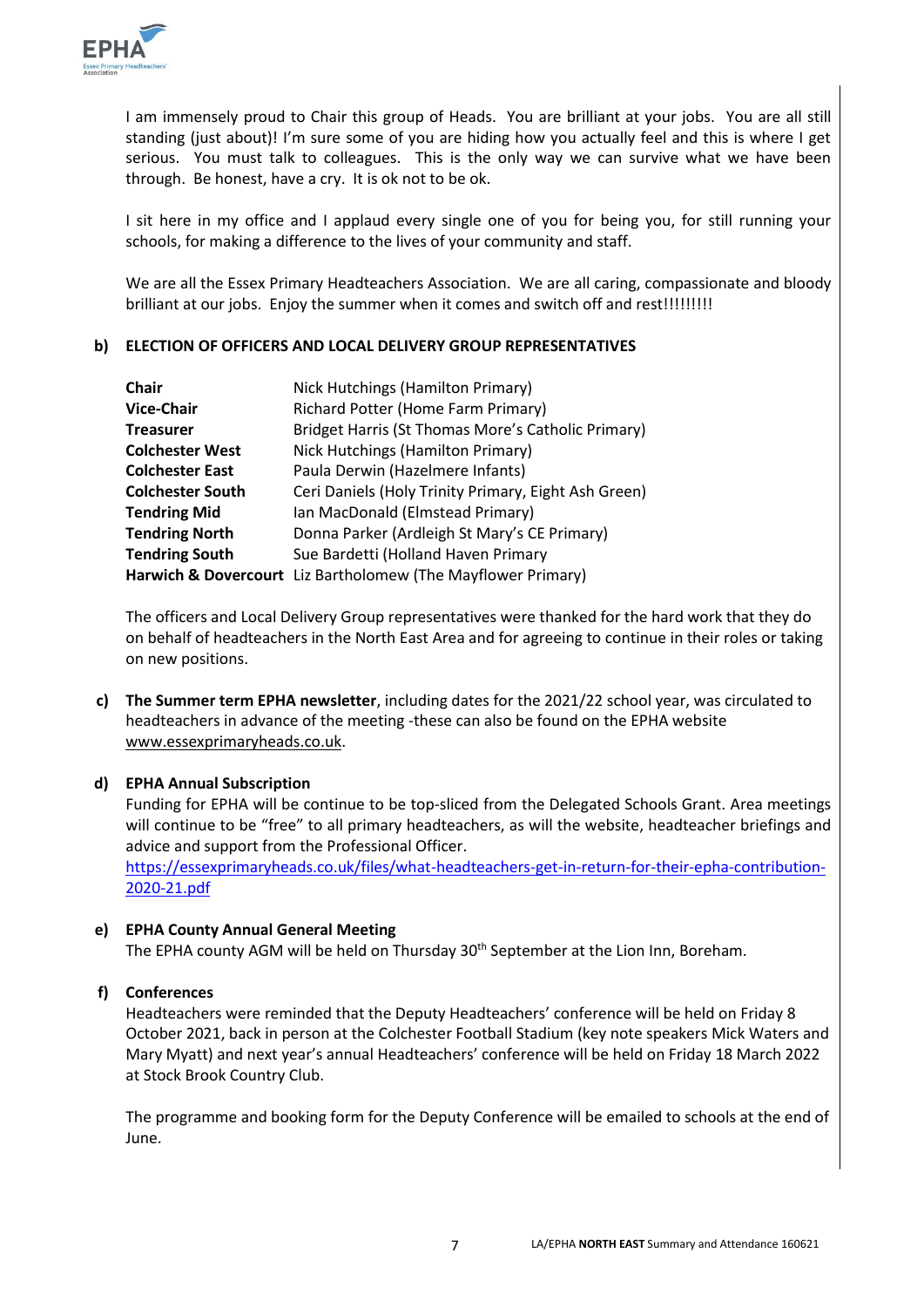

## **4. ARE YOU DOING TOO MUCH?**

### **Peter Radford**

The art of doing less, but achieving more.

This session will focus on how to lead your team effectively and create a thriving working environment that is sustainable and balanced. For too long we have just accepted that teaching and headship has to be all consuming. Another way is possible.

Having gone through a breakdown, and out the other side, Peter Radford, author of Love Teaching Keep Teaching, will draw on his experience to present a different approach to leading mentally healthy schools whilst staying mentally healthy!

For over 20 years BEYOND THIS founder Peter Radford has worked to help people live significant lives and positively impact the lives of others. He is an experienced public speaker, teacher, trainer and coach with a wealth of experience, of leadership, management, personal development and education. He now works with businesses, organisations & schools to help develop the strategies and momentum to meet the challenge of change and achieve their goals. [www.beyondthis.co.uk](http://www.beyondthis.co.uk/)

What are the ingredients of mental health? Peter explained that everyone is on a continuum between:

Wholly content, positive and optimistic………………….……………………..Despair, hopeless, possibly suicidal

He argued that when someone's emotional wellbeing is towards the right hand side of this continuum, their ability and capability is impaired.

There are six main psychological needs:

*Connectedness:*

- LOVE to give and receive love
- BELONGING being connected to and accepted by others
- UNDERSTOOD someone "gets you"

*Hope:*

- ACHIEVEMENT like you are competent and progressing
- AUTONOMY the sense of being in control
- PURPOSE your life matters and has meaning

Peter referred to the need for a changing and stimulating environment: adults and children alike are hugely impacted by the culture of a school. *Our challenge as leaders is to pay greater attention to the nature of the 'cage' we are perpetuating…*

On achievement Peter noted that headship can be an "impossible job with ever-changing standards and constant comparison, leading to an unending sense of falling short". He advised "facing what you have already dug" – i.e. looking at what you have already achieved, not what there is still to do.

He touched on the Veneer Theory (often referred to as Original Sin) – whether:

All people are essentially bad, lazy and selfish

Or

All people are essentially creative, proactive and want to make a difference.

Peter argued that a negative view of human nature tends to result in a controlling approach to leadership

He referred to a book by **Humankind: a hopeful history** by Rutger Bregman

ROWEs: Results Only Work Environments

"Management is about creating conditions for people to do their best work".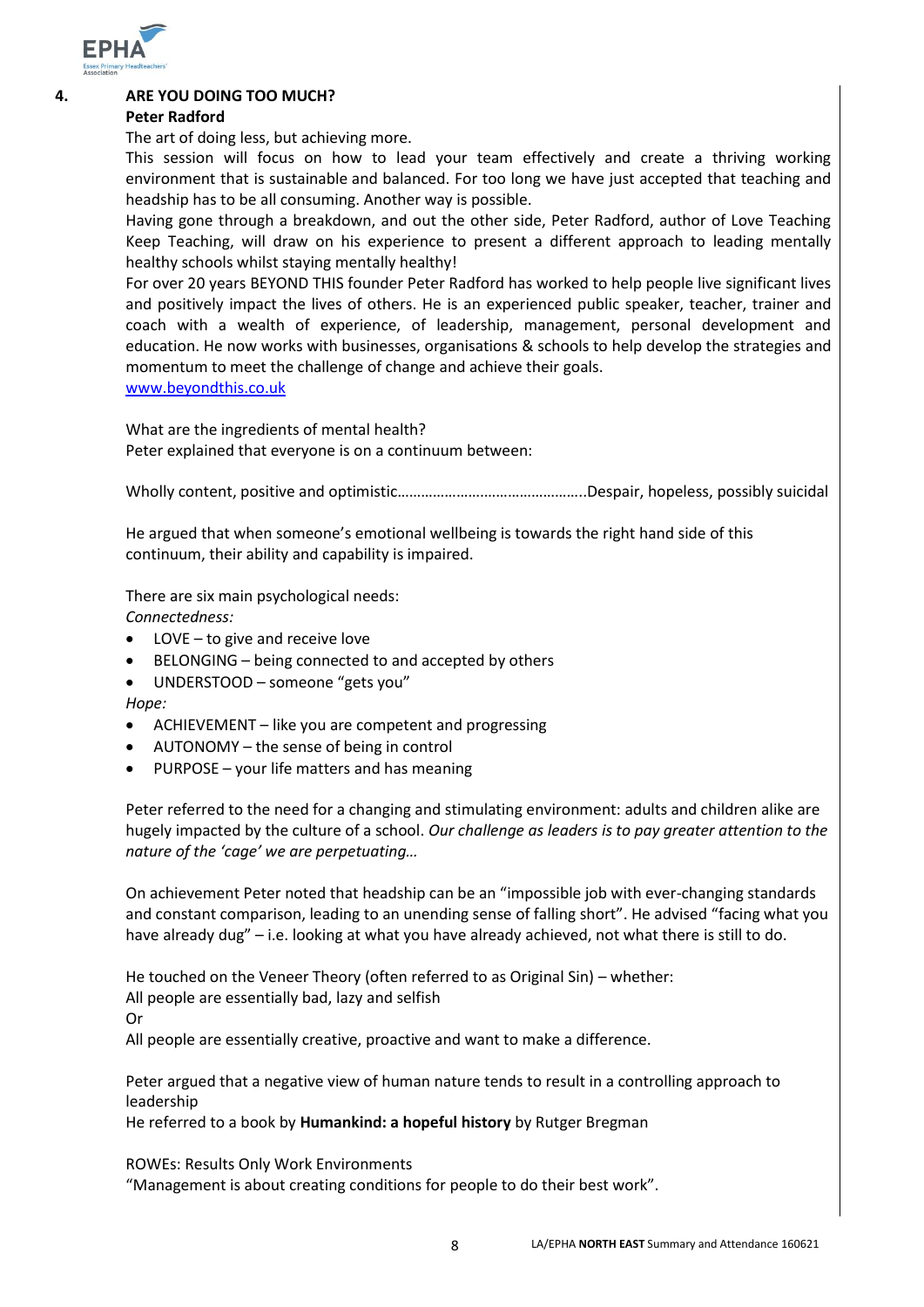

Peter quoted Daniel Pink:

"Think of the great artists of all time, Van Gogh, Picasso, Georgia O'Keefe… Nobody said to them, 'You must paint this sort of picture. You must begin at 8.30am. You must paint with the people we tell you and you must paint in this way.' That would have been ludicrous."

He shared a slide setting out the characteristics of the **command and control leader** versus the **empowering leader**.

Oversight versus control? – situational leadership Provide moderate Less frequent High oversight and oversight, more Motivation autonomy. autonomy.



Experience Experience

A culture of trust requires TRUST & VALUE

The strength of a wall is not derived from the strength of the individual bricks but from the mortar that binds them together

Trust is the mortar!

The most important factor in creating a culture of trust… acknowledgment Ignoring someone's work has exactly the same negative effect on motivation as deliberately destroying it.

Maya Angelou:

I've learnt that people will forget what you've said, people will forget what you did, but people will never forget how you've made them feel."

Peter's book Love Teaching Keep Teaching: The Essential Guide to Improving Wellbeing at All Levels in Schools Is available from Crown House Publishing

Two new online courses from UK Ed Academy…

- Growing mentally healthy schools and classrooms for teachers
- Growing mentally healthy schools and classrooms for leaders

Peter's slides are available on the EPHA website at <https://essexprimaryheads.co.uk/meetings/termly-area/north-east/> And a recording of the presentation can be accessed at<https://youtu.be/fneEsTqYijI>